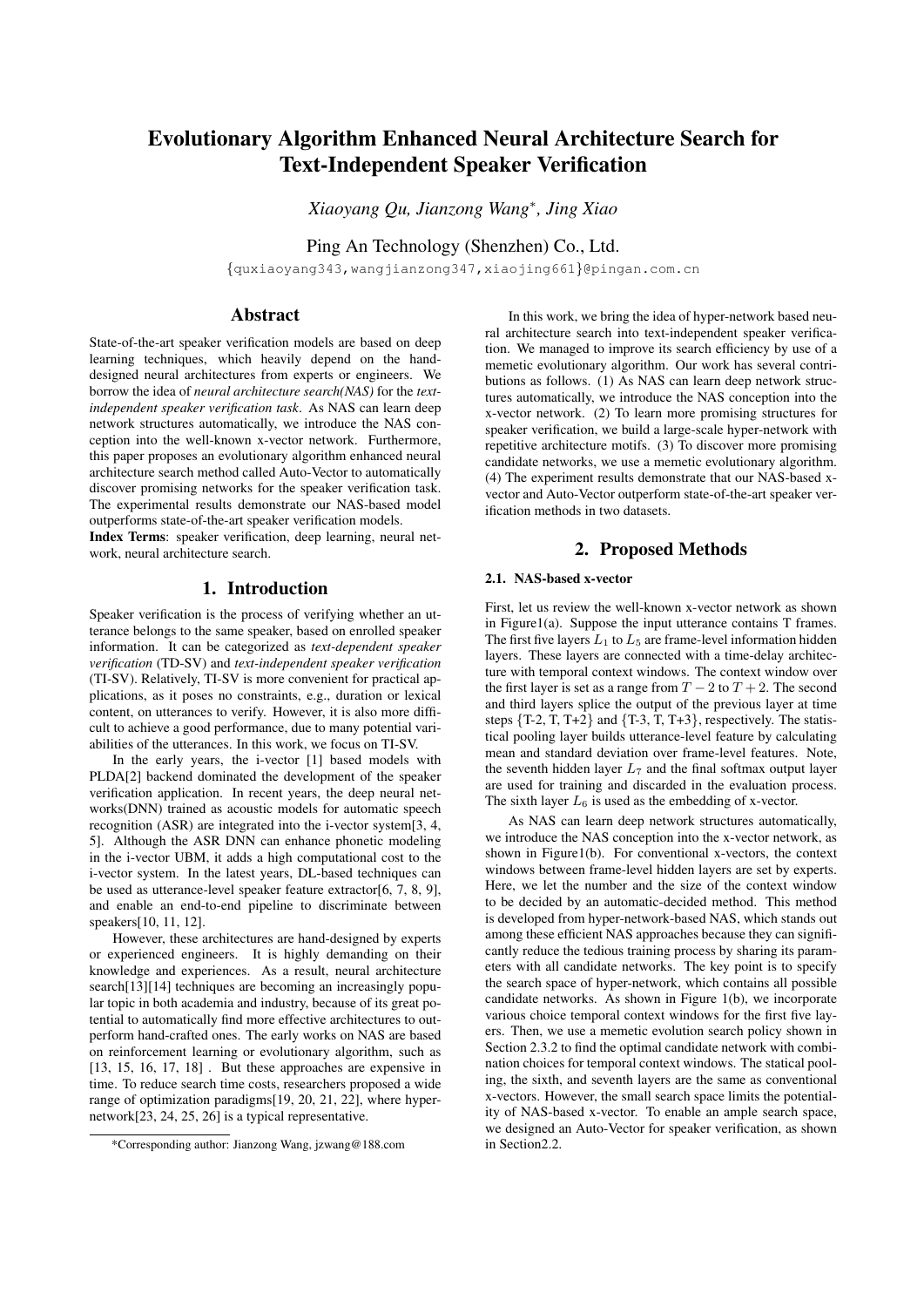

Figure 1: *(a)The embedding DNN architecture of x-vector. (b)Our NAS-based x-vecotr. (c)Our Auto-Vector for speaker verification.*

#### 2.2. Auto-Vector

To automatically learn more promising nerual architectures for text-independent speaker verification, we build a large-scale hyper-network with repetitive architecture motifs. As shown in Figure1(c), the framework includes three parts: input features, architecture, and loss.

Input Features. MFCCs( Mel-frequency cepstral coefficients) is used to extract the frame-level acoustic feature vectors from raw waveform signals. Then the frames are converted into input acoustic features of 40-dimensional MFCCs with a frame-length of 25ms. This gives spectrograms of size 40\*300 for 3 seconds of speech.

Architecture. As shown in Figure 1(c), we build a hypernetwork containing the entire search space of architectures. The architecture of hyper-network is stacked with identical structure but different weights. Assume there are  $N_B$  choice blocks, and every block has  $N_{op}$  choice operations. Each choice block applies either one or two different operations out of  $N_{op}$  possible options. Thus, there are, therefore  $N_{op} + \frac{N_{op} * (N_{op} - 1)}{2}$  possible combinations of operations that we can apply in each block. In our experiment, the  $N_{op}$  is set as 6, so we have six possible operations: a max-pooling layer, an identity operation, and convolution layers of size 1x1, 3x3, 5x5 and 7x7. The average temporal pooling is implemented by applying a 2D adaptive average pooling several input planes. As the size of the search space grows exponentially with the number of choice blocks  $N_B$ , this large-scale search space can enable more possibility of promising networks.

Loss. In addition to softmax pre-training, we also use distance-based loss function, such as triplet loss or generalized end-to-end loss. Among various distance-based loss functions [12, 11, 10], the generalized end-to-end loss function [11] perform best, because it not only learns to rank but also emphasizes the hard examples. The details are shown in Section 2.4.

#### 2.3. Evolutionary Algorithm Enhanced NAS

#### *2.3.1. The Overall Training Procedure*

The training procedure of NAS-based x-vector and Auto-Vector consist of four steps: (1) Design a search space. (2) Train the hyper-network. (3) Search the optional sub-networks with their parameters inherited from the hyper-network. (4) Retrain the best-accuracy candidate sub-network as a standalone model. The *first step* have been shown in Section2.2. The *second step* is to train hyper-network. The training goal is formulated as

$$
\theta^*(H) = \underset{\theta}{\operatorname{argmin}} \ \mathcal{L}_{train}(H, \theta) \tag{1}
$$

here  $\theta^*$  means the weights of the hyper-network H and  $\mathcal{L}_{train}(\cdot)$  denotes a loss function on training dataset.

The *third step* is to search for high-quality sub-networks, with their parameters inherited from the hyper-network.The high-quality sub-network search task is a black-box optimization, which aims to find an approximate maximizer of an objective function  $f(x)$  using a given budget of N sub-network evaluations. In can be formulated as

$$
\tilde{a}^* \approx a^* = \underset{a_n}{\operatorname{argmax}} f(a_n \sim H) \tag{2}
$$

note the sub-network  $a_n$  is sampling from the search space of hyper-network  $H$ . For this optimization goal, we develop a memetic algorithm based evolutionary policy, which is illustrated in Section2.3.2,

The *last step* is to retrain the obtained optimal sub-network for the best performance. The model parameters learned by minimizing the accumulative loss shown in the equation of

$$
\phi^*(\tilde{a}^*) = \underset{\phi}{\operatorname{argmin}} \ \mathcal{L}_{train}(\tilde{a}^*, \phi) \tag{3}
$$

here  $\phi^*$  means the weights of the best-accuracy candidate submodel  $\tilde{a}^*$ . And,  $\mathcal{L}_{train}(\cdot)$  denotes a loss function on training dataset. The details of loss function is shown in Section2.4.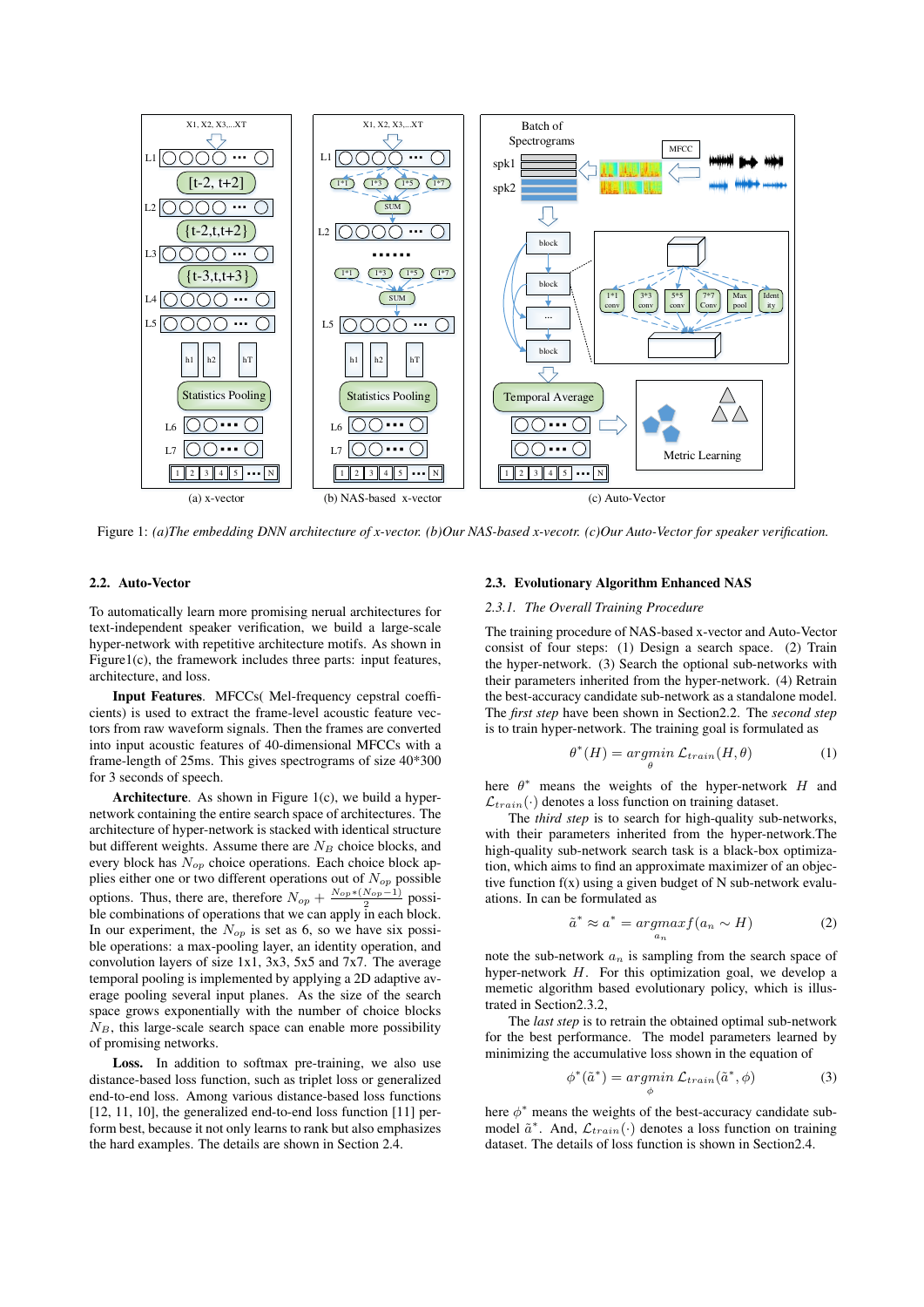#### *2.3.2. Memetic Evolutionary Search Policy*

Our search policy is based on the memetic algorithm. The memetic algorithm is an augmentation of the genetic algorithm. In other words, the memetic algorithm consists of the genetic algorithm and one or more local search components. The memetic algorithm integrates the local search method into the genetic algorithm to reduce the likelihood of premature convergence. Thereby, the promising child individuals are generated by recombination from and adaptation from outstanding individuals.

The search process is shown in Algorithm 1. The inputs include an empty population set  $\Omega$  with size S, the generation number  $G$ , and the well-trained hyper-network  $H$ . The key operations of the search process are shown as follows. (1) For *mutation operations*, the selected candidate choose one or two different operations in its every choice block with probability 0.1 to produce a new candidate. Because cross-over operations will result in local operation, we only make mutation operations. (2) The *local search* employs a hill-climbing algorithm to discover high-quality sub-networks by greedily moving in the direction of better-performing sub-networks. (3) The *compete operation* uses an acceptance criterion to pick the better one. (4) The *fitness evaluation* is calculating as  $f_i = 1 - \delta_i$ , where  $\delta_k$  means the equal error rate of i individual model. (5) The *selection operation* is based on a tournament selection policy. In the tournament selection policy, a candidate set is randomly selected from the overall population set. Then, the best-fitness individual is chosen from the candidate set rather than the overall population set. This policy can avoid zooming in on good models too early and enable more search space to be explored.

| <b>Algorithm 1</b> Memetic evolutionary algorithm |                                                                    |  |  |
|---------------------------------------------------|--------------------------------------------------------------------|--|--|
|                                                   | 1: <b>Input:</b> The population set $\Omega$ with size S           |  |  |
|                                                   | 2: <b>Input:</b> The generation number $G$                         |  |  |
|                                                   | 3: <b>Input:</b> The well-trained hyper-network H                  |  |  |
|                                                   | 4: <b>Output:</b> A best-accuracy sub-network $a$                  |  |  |
|                                                   | 5: Initialize population set $\Omega$                              |  |  |
|                                                   | 6: for $i \leftarrow 1S$ do                                        |  |  |
|                                                   | 7: $a_i \leftarrow$ uniform-sampling( <i>H</i> )                   |  |  |
| 8:                                                | $f_i \leftarrow$ fitness evaluation( $a_i$ )                       |  |  |
|                                                   | 9: $\Omega = \Omega + \{a_i, f_i\}$                                |  |  |
|                                                   | 10: end for                                                        |  |  |
|                                                   | 11: for $j \leftarrow 1G$ do                                       |  |  |
| 12:                                               | $\ddot{a_i} \leftarrow \text{mutation}(a_i)$                       |  |  |
| 13:                                               | $\bar{a_i} \leftarrow local-search(\ddot{a_i})$                    |  |  |
|                                                   | 14: $a_i \leftarrow \text{complete}(\ddot{a_i}, \bar{a_i})$        |  |  |
|                                                   | 15: $f_i \leftarrow$ fitness-evaluation( $a_j$ )                   |  |  |
|                                                   | 16: $\Omega = \Omega + \{a_i, f_i\}$ # add the promising candidate |  |  |
| 17:                                               | $\Omega = \Omega$ – worst $(\Omega)$ # remove the worst candidate. |  |  |
| 18:                                               | $a_{i+1} \leftarrow$ tournament selection( $\Omega$ )              |  |  |
|                                                   | $19:$ end for                                                      |  |  |
|                                                   |                                                                    |  |  |

#### 2.4. Backend

The objective of typical cross-entropy loss is to learn to predict directly a label given an input. Metric learning aims to predict relative distance between inputs. In addition to softmax pretraining, we also use distance-based loss function. Assuming N speakers with each M utterance. The loss function  $\mathcal{L}(\cdot)$  is shown as follows.

$$
\mathcal{L}(e_a, e_p, e_n) = 1 - \sigma(d(e_a, e_p)) + \max_{\substack{1 \le k \le N \\ k \ne j}} \sigma(d(e_a, e_n^k)) \tag{4}
$$

Table 1: *Equal Error Rate Comparison(The Lower, The Better)*

|                    | EER<br>(Dataset1) | <b>EER</b><br>(Dataset2) | <b>Size</b> |
|--------------------|-------------------|--------------------------|-------------|
| $LSTM-GE2E[11]$    | $6.2\%$           | 8.3%                     | 4.6M        |
| $x-vector[27]$     | $4.6\%$           | 6.5%                     | 6.14M       |
| NAS-based x-vector | $4.3\%$           | 5.6%                     | 6.32M       |
| Auto-Vector        | $1.8\%$           | 3.6%                     | 5.17 M      |

where  $d(e_a, e_p)$  means the scaled similarity score between the anchor embedding  $e_a$  and the positive embedding  $e_p$ . Here,  $e_a$ and  $e_p$  belongs to the same speaker. The negative embedding  $e_n^k$  is the centroid embedding of the  $k_{th}$  speakers, which should be evaluated as  $e_n^k = \frac{1}{M} \sum_{m=1}^{M} e_a^k(m)$ , using M utterances for the  $k_{th}$  speaker.  $\sigma(\cdot)$  means the sigmoid function. Here, the scaled similarity score function  $d(e_a, e_p)$  is defined as

$$
d(e_a, e_p) = w \cdot \cos(e_a, e_p) + b \tag{5}
$$

here, w and b are learnable parameters.  $cos(\cdot)$  means the cosine similarity function.

## 3. EXPERIMENT

#### 3.1. Dataset Collection and Pre-Processing

We use two datasets for Evaluation. Dataset1 includes 300 speakers with 4527 utterances in total. The duration of which mostly range from 3 to 7 seconds. We split the overall dataset into a training dataset of 270 speakers and a test dataset of 30 speakers. 10 utterances are randomly chosen as enrollment utterances for each speaker, and another 10 randomly chosen utterances are used as evaluation samples.

Dataset2 includes 4000 speakers with 23573 utterances and more than 12,600 hours of speech. This dataset is split into two parts: a training dataset of 3960 speakers and an evaluation dataset of 285 speakers. The evaluation partition consists of 285 speakers that do not overlap with the 3960 speakers for training datasets.

The raw waveform audios with a 16KHz sampling rate are converted into frames using a hamming window of width 25 ms and step 10ms. MFCCs( Mel-frequency cepstral coefficients) is used to extract the frame-level acoustic feature vectors from raw waveform signals. Then the frames are converted into input acoustic features of 40-dimensional MFCCs with a framelength of 25ms that are mean-normalized over a sliding window of up to 3 seconds. This gives spectrograms of size 40\*300 for 3 seconds of speech. An energy-based VAD is employed to filter out non-speech frames from the utterances. There are N speakers each with M utterances.

#### 3.2. Overall Result

Table 1 shows the EER comparison of four models on Dataset1 and Dataset2. Our Auto-Vector performs better than LSTM and x-vector. For two datasets, the equal error rate(EER) of our Auto-Vector is much lower than LSTM and x-vector. This result proves that the neural architecture search network can find a better model than the expert-designed hand-crafted models. We use the same back-end(GE2E) for all evaluated systems to eliminate the impacts of different back-end classifiers.

The configurations of two baseline networks are shown as follows. The first baseline is a 3-layer LSTM Network[11] with a projection of size 256. The embedding vector(d-vector)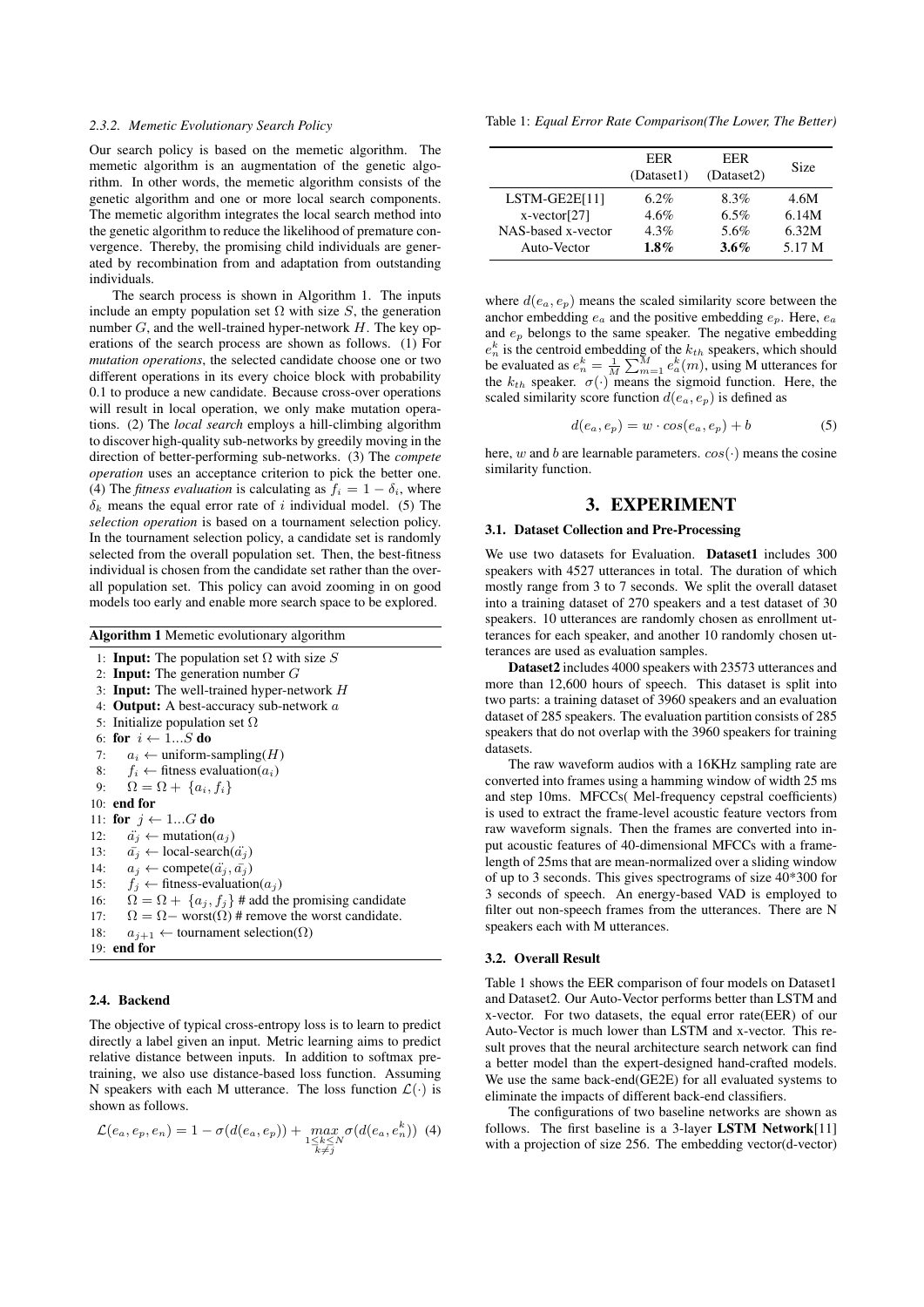Table 2: *The evaluation results of hyper-network and subnetwork on Dataset1. Here,* F *means the number of filters in the first convolution layer and* B *means the number of choice blocks. For sub-networks, we retrain top-10 sub-networks and report the mean x and standard deviation y as*  $x \pm y$ .

| size           | EER           | cost   |
|----------------|---------------|--------|
| (M)            | (%)           | (GPUh) |
| 2.43           | 3.5           | 14.6   |
| 6.08           | 2.7           | 21.7   |
| 17.04          | 1.9           | 33.9   |
| 46.82          | 1.4           | 50.7   |
| 5.06           | 3.1           | 18.9   |
| 6.08           | 2.7           | 21.7   |
| 7.08           | 2.6           | 24.3   |
| 8.05           | 2.2.          | 26.2   |
| $0.8 + 0.2$    | $3.7 + 0.3$   |        |
| $2.1 \pm 0.5$  | $2.9 \pm 0.2$ |        |
| $6.1 + 1.2$    | $1.9 + 0.1$   |        |
| $15.2 \pm 3.2$ | $1.6 + 0.1$   |        |
|                |               |        |

size is the same as the LSTM projection size. There are 768 hidden nodes in the LSTM layer. The expected average moving is used to get the embedding. The second baseline is x-vector Network[27]. The first five layers  $L_1$  to  $L_5$  are frame-level information hidden layers. While there are 512 nodes in each of the first four layers  $L_1$  to  $L_4$ , there are 1500 nodes in the fifth layer  $L_5$ . The statistical pooling layer builds utterancelevel feature by calculating mean and standard deviation over frame-level features. Two utterance-level layers  $L_6$  and  $L_7$  each have 512 nodes. The sixth layer  $L_6$  is used as embedding.

Our NAS-based x-vector is stacked with a repetitive context block. Each block contains 4 choice temporal context windows. As the search space is small, we use random search policy for NAS-based x-vector.

For Auto-Vector, the hyper-parameters of hyper-network (number of blocks  $B$  and the number of filters  $F$ ) are analyzed in Section 3.3. The embedding size is set as 512. To decouple the correlation of sub-networks, we set the path dropout rate as 0.1. For the input, the batch size is set as 40 utterances from 8 speakers, each with 5 utterances. For training, we use is Adam optimizer and a linear learning rate decay policy with a base learning rate of 0.02. For the memetic evolutionary search, the size of the population set is 100, and the number of generations is 2000.

#### 3.3. The Evaluation Details of Auto-Vector

Hyper-Network Training. First, we parameterize our models based on F, the number of filters in the first convolution layer, as shown in Table 2. When  $F = 16$  and B=24, we obtain an average EER of 3.5 with about 2.43 M parameters. with a double growth of filter number, the growth of model size is multiplied by nearly three times. Obviously, the equal error rate will decrease with the increase of filters. As we use two reduction blocks in our hyper-network model, the growth model size should be multiplied by four times. However, due to the existing of dense layer in the end of NAS-based model, the growth model size is multiplied by nearly three times. The best model gets 1.4% EER with around 46.82M parameters.

Then, we parameterize our models based on B, the number of choice blocks. When B= 12 and F=32, we obtain an average EER of 3.1% with about 5.06M parameters. The best model gets 2.2% EER with around 8.05M parameters. With a double boost of the block number, the model size only increases a little because there is two dense layers in the tail of our model. The weights of the dense layer dominate the model size, so the model size increases at a low rate along with the double increase of the number of filters.



Figure 2: *The evaluation histogram of 2000 candidates subnetworks with their parameters inherited from the hypernetwork*

The Impact of Evolutionary Search. Compared to the random selection algorithm, our hierarchical evolutionary algorithm can generate more high-quality candidate models. The equal error rate (EER) distribution of candidate models is shown in Figure 2. While most of the candidate models searched out by our evolutionary algorithm, have a lower equal error rate (EER) than by random search. Besides, the best-accuracy model is found out by our evolutionary algorithm rather than by a random algorithm. This result further proves that our hierarchical evolutionary algorithm can get more space to be explored to generate more high-quality candidate models.

Sub-Network Re-Training. As shown in Table 2, we retrain top-10 sub-networks and report the mean x and standard deviation y as  $x \pm y$  for sub-network training. We aim to find the best-quality model whose model size is smaller than the xvector network. When F=64 and B=48, we can discover the optimal model whose model size is 5.17M, and EER is 1.8%.

## 4. Conclusion

In this paper, we introduce the NAS conception into well-known x-vector network. Enabling more search space to be explored, we use an evolutionary algorithm enhanced neural architecture search framework to search high-quality sub-networks. The experiment shows that our system outperforms two state-of-theart end-to-end methods in a public dataset. Besides, our NAS method can achieve a reduction of 36%-86% in equal error compared with the state-of-the-art methods.

## 5. Acknowledgment

This paper is supported by National Key Research and Development Program of China under grant No. 2018YFB1003500, No. 2018YFB0204400 and No. 2017YFB1401202.